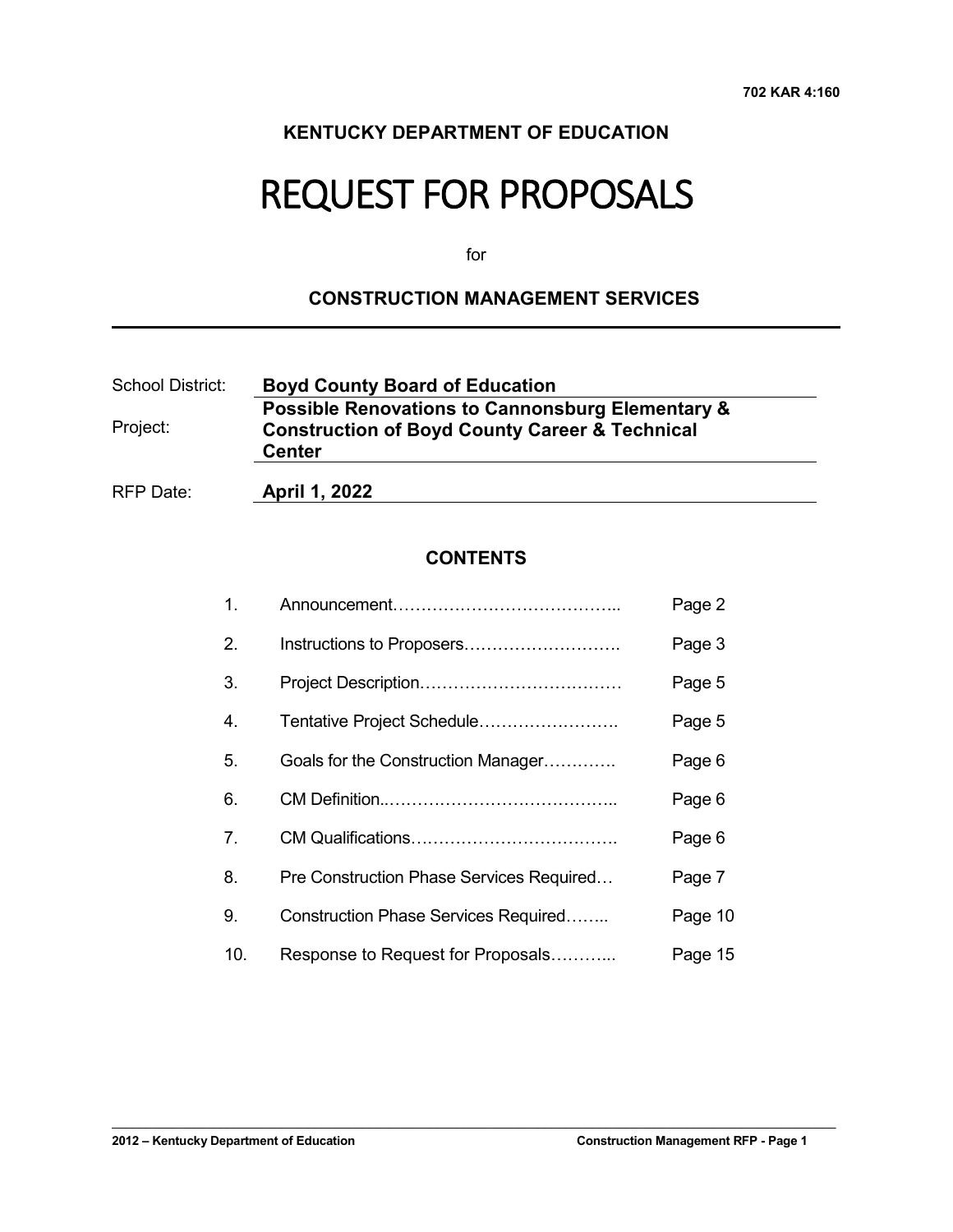# 1. ANNOUNCEMENT

- A. The Boyd County Board of Education will receive Proposals from qualified Construction Managers (CMs) for *both Pre construction Phase services and Construction Phase services*.
- B. The intended Project is:

**If funds are made available through the Kentucky State Legislature, the renovation of Cannonsburg Elementary, located at 12219 Midland Trail Road, Ashland, KY 41102 and the construction of Boyd County Career & Technical Center, to be located at 14375 Lions Lane, Ashland, KY 41102.**

C. Interested and qualified CMs can receive a copy of the official Request for Proposal (RFP) by submitting a one-page letter of interest to:

#### **scott.burchett@boyd.kyschools.us**

- D. An authorized representative of the Board of Education will receive CM proposals until **1:00 pm** on **May 13** , **2022** . **Proposals received after this date will not be accepted.**
- E. Proposals shall be submitted only on the form as received from the soliciting Board of Education.
- F. Proposals shall be enclosed in envelopes which clearly indicate a Proposal for Construction Management services.
- G. Responding CMs will be required to meet 702 KAR 4:160 and certain qualifications set out in the RFP and which include the following:
	- **1. CM Experience**
	- **2. Payment and Performance Bonds**
	- **3. Professional Liability Insurance**
	- **4. Ability to Provide Experienced Office and Field Staff**

 $\mathcal{L}_\mathcal{L} = \mathcal{L}_\mathcal{L} = \mathcal{L}_\mathcal{L} = \mathcal{L}_\mathcal{L} = \mathcal{L}_\mathcal{L} = \mathcal{L}_\mathcal{L} = \mathcal{L}_\mathcal{L} = \mathcal{L}_\mathcal{L} = \mathcal{L}_\mathcal{L} = \mathcal{L}_\mathcal{L} = \mathcal{L}_\mathcal{L} = \mathcal{L}_\mathcal{L} = \mathcal{L}_\mathcal{L} = \mathcal{L}_\mathcal{L} = \mathcal{L}_\mathcal{L} = \mathcal{L}_\mathcal{L} = \mathcal{L}_\mathcal{L}$ 

H. Questions concerning Request for Proposals or the project should be addressed to: Scott Burchett, 1104 Bob McCullough Drive, Ashland, KY 41102 or via email: [scott.burchett@boyd.kyschools.us.](mailto:scott.burchett@boyd.kyschools.us)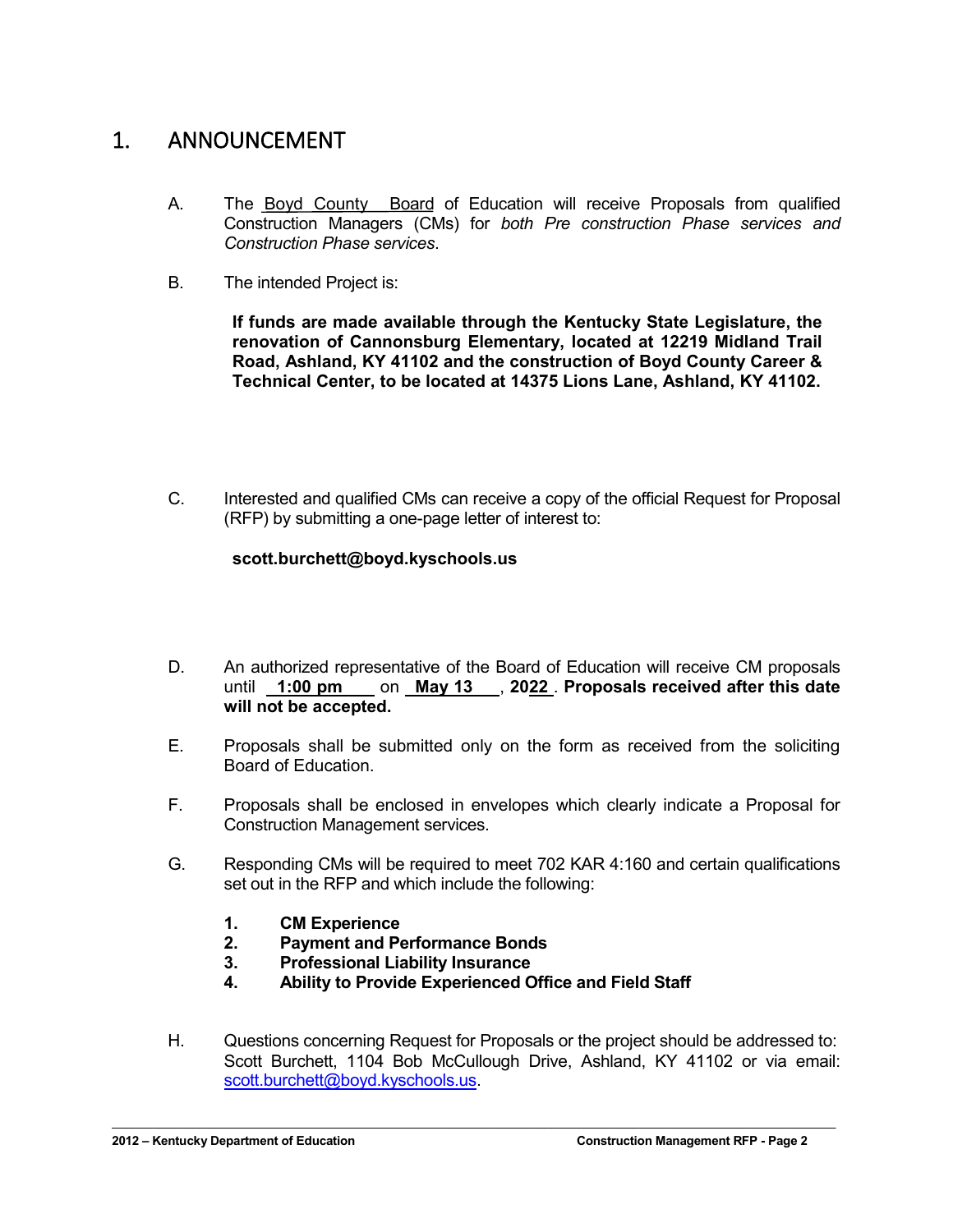**I.** This Request for Proposals is subject to KRS 45A.455 prohibition against conflict of interest, and gratuities and kickbacks.

# 2. INSTRUCTIONS TO PROPOSERS:

- A. Preparation of Proposals:
	- 1. The respondent is expected to comply with all specifications, terms, conditions, and instructions contained in this Request for Proposals (RFP). Failure to do so will be cause for rejection.
	- 2. The proposal should be prepared simply and economically, providing a straight forward concise description of the respondent's capabilities to satisfy the requirements of this RFP. Emphasis should be on completeness and clarity of content. Each copy of the proposal, and all documentation submitted with the RFP, should be bound in a single volume where practical. The Owner will not be responsible for any costs incurred by respondent in preparing or presenting the RFP.
	- 3. Any exceptions taken to the terms and conditions of this RFP shall be clearly identified. If no exceptions are listed it will be concluded that the respondent will meet, in every detail, the conditions stipulated in this RFP.
- B. Fee:

Fee and schedule for this project shall be negotiated at the completion of the selection process utilizing KDE CM Fee Guidelines for CM services.

C. Submission of Proposal:

The responding CM shall complete a sealed envelope RFP marked **Do Not Open – Boyd County Public Schools RFP for Construction Management Services RFP-02FY22**, which includes responses to this document.

Proposals shall be addressed to:

Boyd County Public Schools Attn: Scott Burchett 1104 Bob McCullough Drive Ashland, KY 41102

#### D. Number of Copies:

The respondent shall furnish six (6) copies, minimum, of the proposal.

 $\mathcal{L}_\mathcal{L} = \mathcal{L}_\mathcal{L} = \mathcal{L}_\mathcal{L} = \mathcal{L}_\mathcal{L} = \mathcal{L}_\mathcal{L} = \mathcal{L}_\mathcal{L} = \mathcal{L}_\mathcal{L} = \mathcal{L}_\mathcal{L} = \mathcal{L}_\mathcal{L} = \mathcal{L}_\mathcal{L} = \mathcal{L}_\mathcal{L} = \mathcal{L}_\mathcal{L} = \mathcal{L}_\mathcal{L} = \mathcal{L}_\mathcal{L} = \mathcal{L}_\mathcal{L} = \mathcal{L}_\mathcal{L} = \mathcal{L}_\mathcal{L}$ 

#### E. Form of Agreement:

The form of agreement to be used shall be the current American Institute of Architects (AIA) document(s) required by 702 KAR 4:160.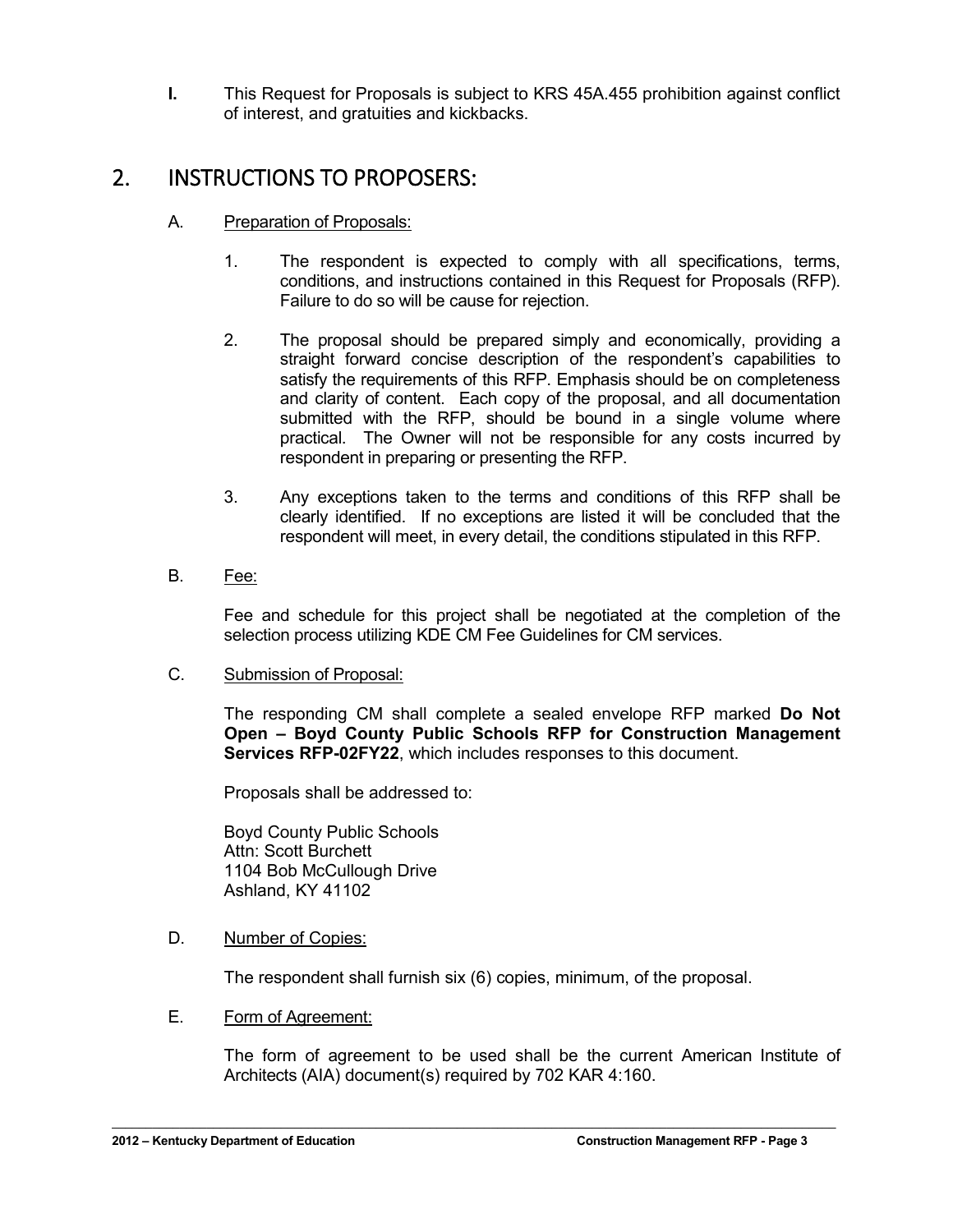#### F. Conditions:

- 1. The selected CM shall furnish all utilities required for the CM's on-site office and/or operations for the duration of the contract. The temporary project utilities shall not be used by the Construction Manager for CM operations.
- 2. The selected CM shall furnish a Payment and Performance Bond, in an amount equal to 100% of the proposal price as surety for the faithful performance of this contract. Bonds shall be kept in force for the duration of the contract; and, executed by a resident agent of the Commonwealth of Kentucky; and, be in compliance with Kentucky Revised Statutes.
- 3. Existence of insurance required hereunder shall be established by the furnishing of a Certificate of Insurance issued by insurers duly licensed within the Commonwealth of Kentucky. Insurance shall be in force on the date of execution of the Contract and continued for a period equal to the duration of the project.
- 4. Insurance shall include coverage as stated in the AIA Document C132- 2009, Standard Form of Agreement Between Owner and Construction Manager as Adviser – KDE Version required by 702 KAR 4:160.
- 5. CM shall hold harmless and indemnify the Owner, the Architect, and other design consultants against all claims, suits, actions, costs, council fees, expenses, damages and/or judgement in decrees by reason of persons or property being damaged or injured by the CM or any of the CM employees/subcontractors in any capacity during the progress of the work, whether by negligence or otherwise.
- 6. All contracts for construction will be between the Owner and the successful bidding Contractors.
- 7. CM shall maintain Professional Liability Insurance with minimum coverage as stated in the AIA Document C132-2009, Standard Form of Agreement Between Owner and Construction Manager as Adviser – KDE Version required by 702 KAR 4:160.
- G. Late Proposal, Modification, or Withdrawal:
	- 1. Proposals received after the designated date will not be accepted.

 $\mathcal{L}_\mathcal{L} = \mathcal{L}_\mathcal{L} = \mathcal{L}_\mathcal{L} = \mathcal{L}_\mathcal{L} = \mathcal{L}_\mathcal{L} = \mathcal{L}_\mathcal{L} = \mathcal{L}_\mathcal{L} = \mathcal{L}_\mathcal{L} = \mathcal{L}_\mathcal{L} = \mathcal{L}_\mathcal{L} = \mathcal{L}_\mathcal{L} = \mathcal{L}_\mathcal{L} = \mathcal{L}_\mathcal{L} = \mathcal{L}_\mathcal{L} = \mathcal{L}_\mathcal{L} = \mathcal{L}_\mathcal{L} = \mathcal{L}_\mathcal{L}$ 

2. Proposals may be modified or withdrawn by written notice received prior to deadline for receipt of the RFP. A proposal also may be withdrawn in person by a respondent or his authorized representative, provided his identity is made known and he signs a receipt for the proposal, but only if the withdrawal is made prior to the deadline set for receipt of the RFP.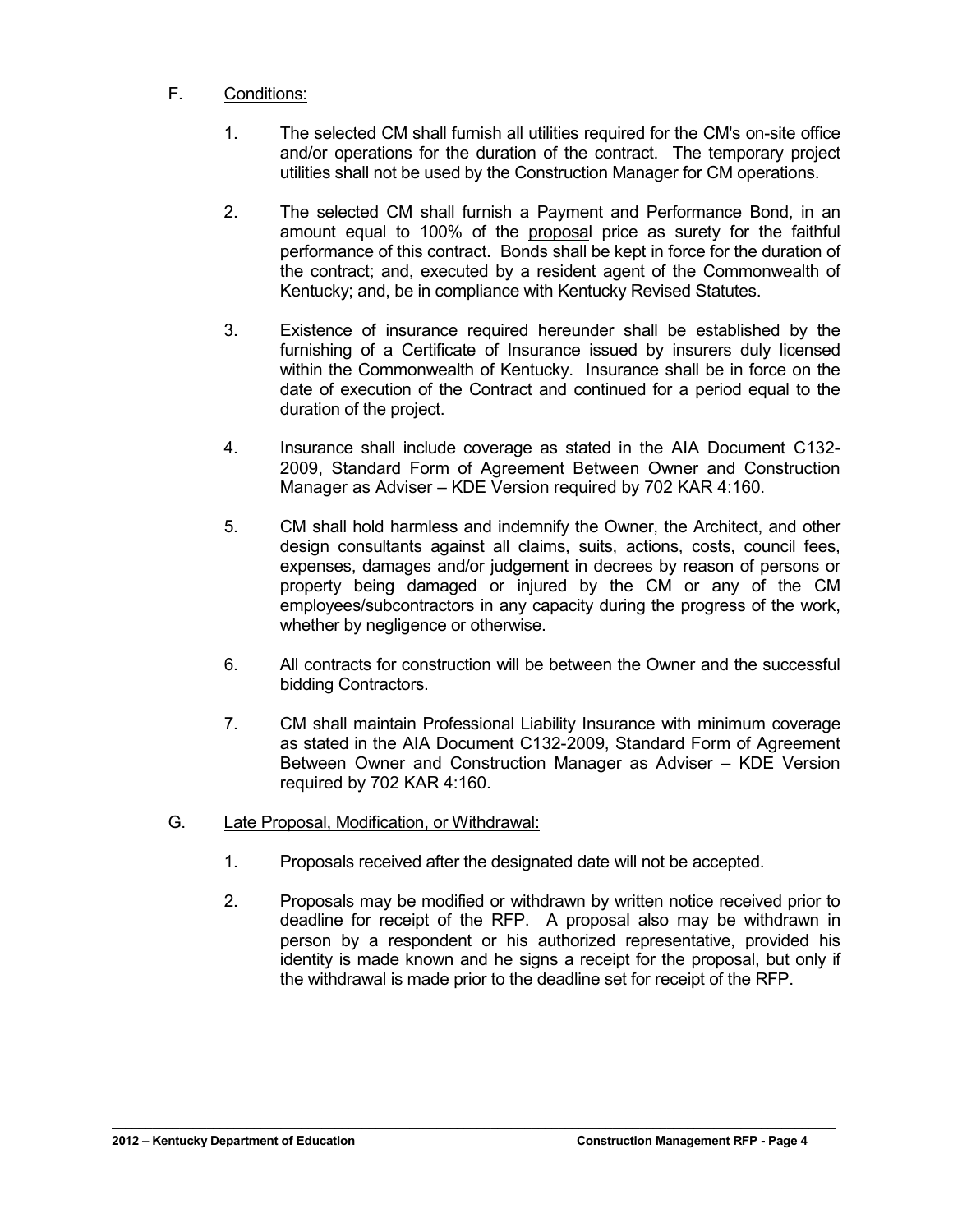#### H. Compliance with State Laws:

Any contracts resulting from this solicitation shall be governed under the laws of the Commonwealth of Kentucky.

### 3. PROJECT DESCRIPTION

Renovation of Cannonsburg Elementary School with an anticipated start date in 2022. New construction of Boyd County Career & Technical Center with an anticipated start date in 2022.

## 4. TENTATIVE PROJECT SCHEDULE

April/May 2022 – Approve Architect Firm May/June 2022 – Approve Construction Management Firm July 2022 – Begin project as soon as funds become available through Kentucky State Legislature.

## 5. GOALS FOR CONSTRUCTION MANAGER

- A. To participate as a responsible, cooperative and contributing member of the design and construction team.
- B. To manage and complete the Project within the defined time schedule, approved budget and the quality guidelines.
- C. To represent the best interests of the Owner in the performance of services toward the expeditious and efficient completion of the project.

## 6. CM DEFINITION

A Construction Manager means a qualified and experienced contracting organization which provides the services of construction management and possesses a general trades workforce, staff and equipment, financial base, insurance coverage, bonding capability, a minimum of three (3) years construction management experience on projects of \$2,000,000 or more, and the ability to provide the services required.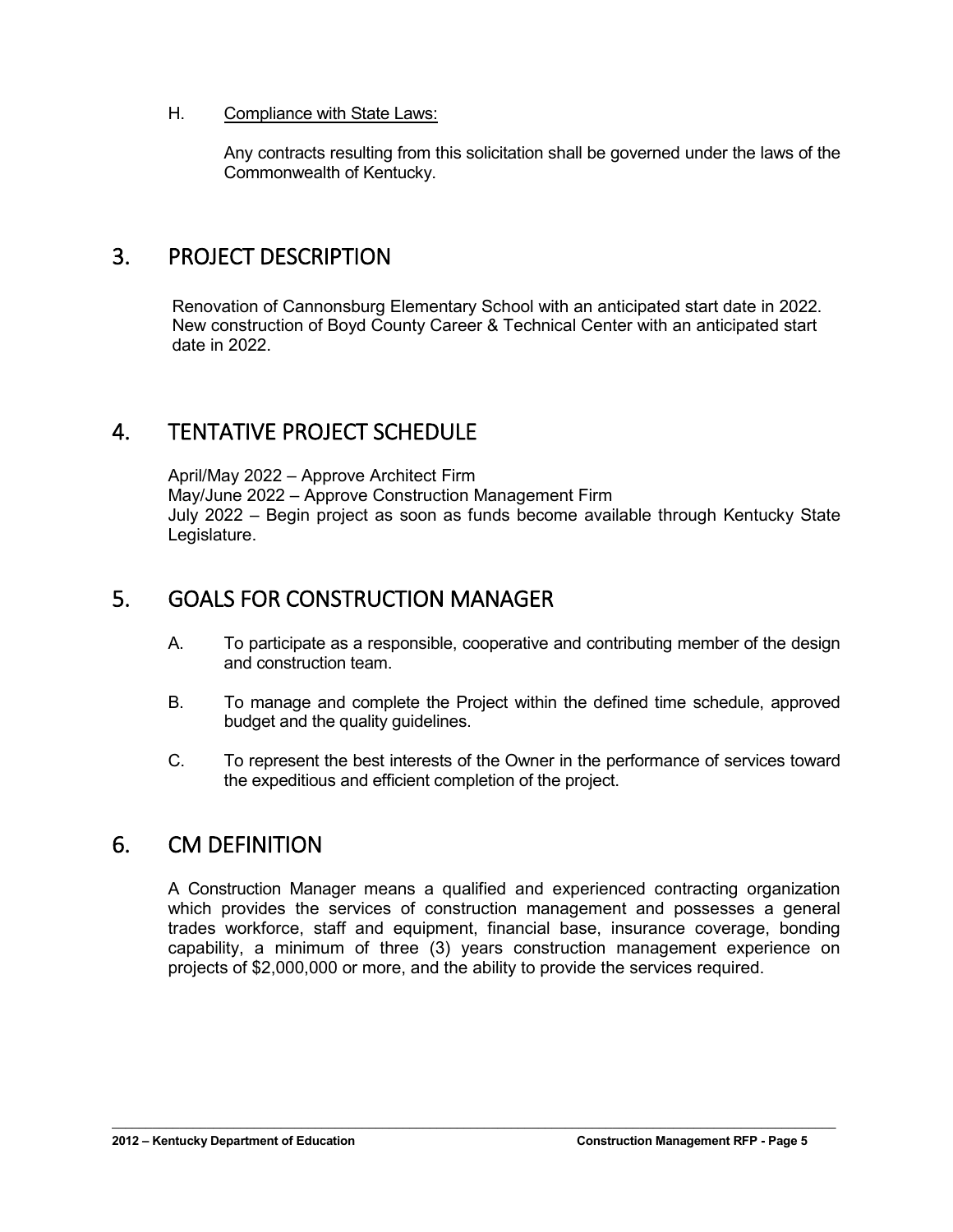# 7. CM QUALIFICATIONS

- A. Knowledgeable of current applicable statutes, regulations and codes related to educational building projects in Kentucky.
- B. Knowledgeable of current Kentucky Department of Education (KDE) construction management contract requirements.
- C. Ability to provide Performance and Payment Bonds for 100% of the construction management contract amount from a bonding company licensed to conduct business in the Commonwealth of Kentucky.
- D. Ability to list successful completion of construction management services within the last three (3) years for work of a comparable nature; and, a total accumulative dollar value of these projects which is not less than the projected construction cost of this project.
- E. Ability to provide experienced office and field staff. Both the Project Manager and the Superintendent shall exhibit a minimum of four (4) years experience on similar size projects.
- F. Ability, through demonstration of past projects or written plan, to generate multiple bids for each required bid package.
	- G. Ability to provide expertise in the services of conceptual estimating and budget control, constructability reviews, contractibility reviews, and value engineering including life cycle costing analysis.
- H. Ability to prepare and maintain critical path method (CPM) or bar chart project schedules and update project schedules, as needed.
- I. Ability to prepare and submit for approval, to KDE, all required documents in proper form and in a timely manner.
- J. Willingness to sign a non-collusion disclosure affidavit as presented by KDE.

### 8. PRE-CONSTRUCTION PHASE SERVICES REQUIRED

The CM shall provide pre-construction phase services as stated in the AIA Document C132-2009, Standard Form of Agreement Between Owner and Construction Manager as Adviser – KDE Version, including, but not limited to, the following:

A. Identify project scope and construction budget from BG-1. Assist in preparation of BG-1 and BG-3.

 $\mathcal{L}_\mathcal{L} = \mathcal{L}_\mathcal{L} = \mathcal{L}_\mathcal{L} = \mathcal{L}_\mathcal{L} = \mathcal{L}_\mathcal{L} = \mathcal{L}_\mathcal{L} = \mathcal{L}_\mathcal{L} = \mathcal{L}_\mathcal{L} = \mathcal{L}_\mathcal{L} = \mathcal{L}_\mathcal{L} = \mathcal{L}_\mathcal{L} = \mathcal{L}_\mathcal{L} = \mathcal{L}_\mathcal{L} = \mathcal{L}_\mathcal{L} = \mathcal{L}_\mathcal{L} = \mathcal{L}_\mathcal{L} = \mathcal{L}_\mathcal{L}$ 

B. Participate and assist in program/planning meetings.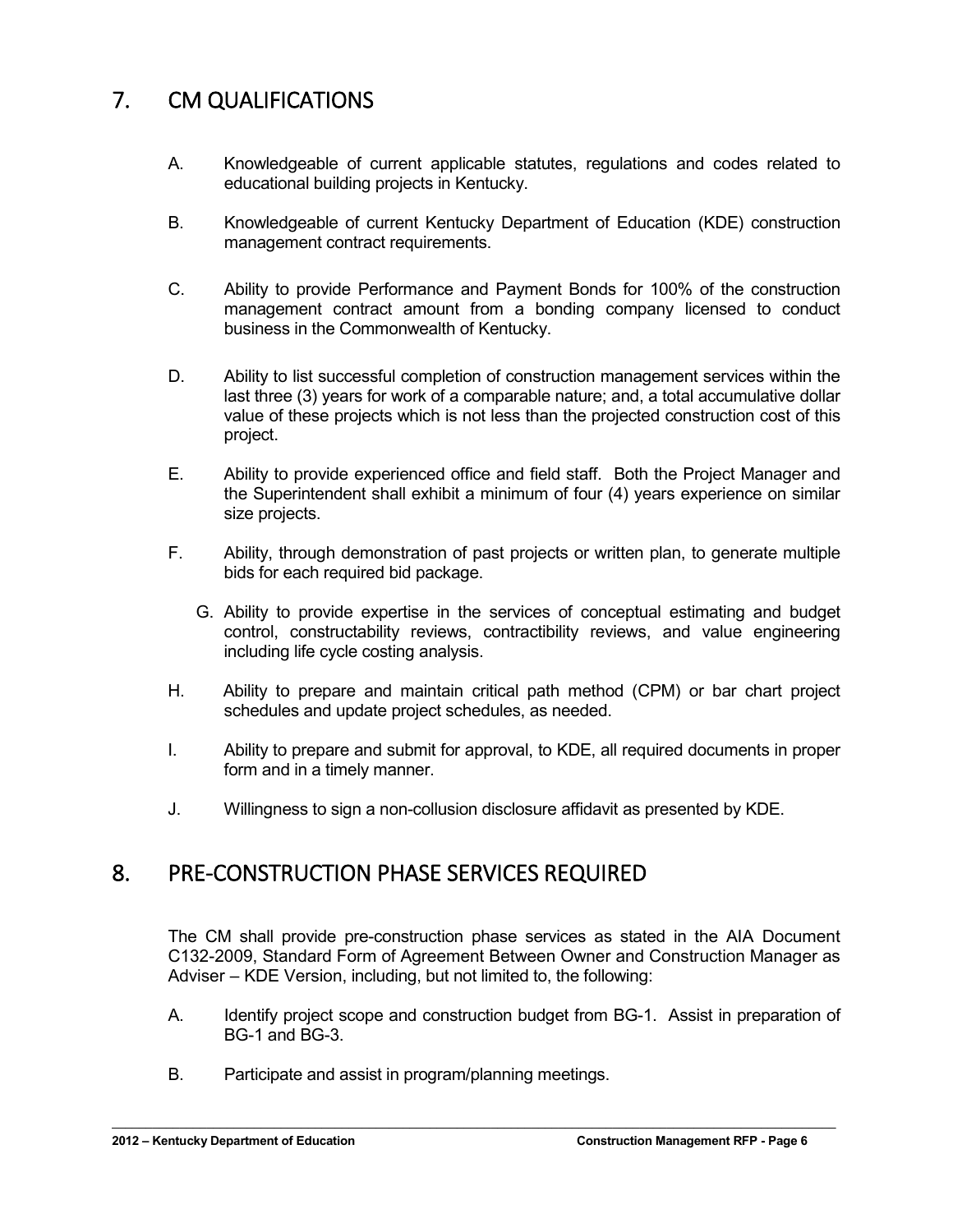- C. Prepare and maintain CPM or bar chart schedules which include each phase of pre construction and construction; and, which show milestone dates for each phase of the project. Coordinate schedule generation with Owner and Architect.
- D. Provide dependable conceptual estimates from Schematic Design drawings and detailed estimates from Design Development drawings and from 50% completed Construction Documents.
- E. Provide constructability and contractibility reviews at each phase of design.
- F. Conduct a value engineering review, including Life Cycle Cost evaluations, for alternate materials and systems prior to the beginning of the Construction Documents phase.
	- G. Coordinate materials ordering and delivery, including long lead materials.
	- H. Provide assistance and recommendations to the Owner for obtaining any necessary specialty professional services or studies, if required.
- I. Assist the A/E in obtaining approvals of design from the Kentucky Department of Education.
	- J. Assist the Owner in obtaining required permits.
	- K. Prepare and submit cash flow analysis to Owner prior to bond sale, if applicable.
	- L. Review design documents for clarity and completeness and make appropriate recommendations.
	- M. Write the general conditions, supplementary/special conditions, the bid documents, and division 1 of the specifications for inclusion in joint or separate project manuals.
	- N. Provide the proper construction management language for contract documents and bid packages in accordance with KDE procedures.
- O. Separate construction work into appropriate bid packages, done in such a manner that all work categories can be bid using a single compiled set of Construction Documents.
	- P. Prepare bid documents and forms and distribute to potential bidders.
- Q. Review qualifications of potential bidders, generate interest, advertise, and solicit competitive bids for the Owner.
	- R. Conduct pre-bid conference and assist in pre-construction meetings.

- S. Conduct public bid openings. Assist in reviewing and evaluating bids and in making recommendations to the Owner.
- T. Provide KDE with the bid tabulations, proposal forms, bid securities, proposed contracts, not less than ten (10) working days prior to scheduled bond sale.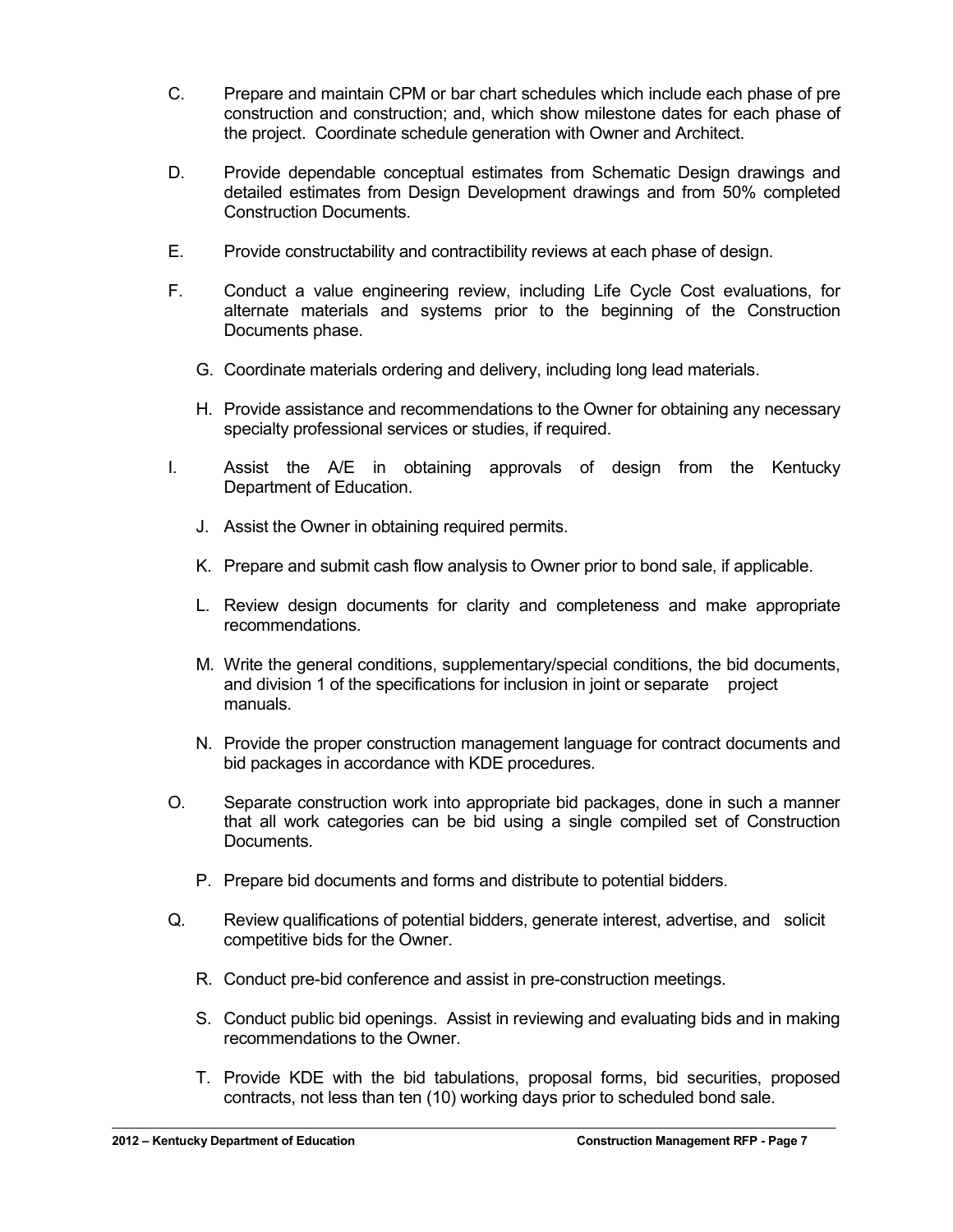| A/E, CONTROLOIS, and NDE.                                                                                                   |                                     |                                 |                   |                                   |
|-----------------------------------------------------------------------------------------------------------------------------|-------------------------------------|---------------------------------|-------------------|-----------------------------------|
| Kentucky Department of Education<br><b>Construction Manager</b><br>Scope of Services Checklist<br>PRE CONSTRUCTION SERVICES | Provided by Construction<br>Manager | Provided by Other<br>Contractor | Provided by Owner | Architect/Engineer<br>Provided by |
| <b>Educational Specifications</b>                                                                                           |                                     |                                 |                   |                                   |
| <b>Financial Plan</b>                                                                                                       |                                     |                                 |                   |                                   |
| Program/Planning Meetings                                                                                                   |                                     |                                 |                   |                                   |
| <b>Design Documents</b>                                                                                                     | ▲                                   |                                 |                   |                                   |
| <b>Construction Documents</b>                                                                                               |                                     |                                 |                   |                                   |
| <b>General/Special Conditions</b>                                                                                           |                                     |                                 |                   |                                   |
| <b>Division 1 Specifications</b>                                                                                            |                                     |                                 |                   |                                   |
| Scheduling                                                                                                                  |                                     |                                 |                   |                                   |
| Estimating                                                                                                                  |                                     |                                 |                   |                                   |
| Value Engineering                                                                                                           |                                     |                                 |                   |                                   |
| <b>Constructability Reviews</b>                                                                                             |                                     |                                 |                   |                                   |
| <b>Contractibility Reviews</b>                                                                                              |                                     |                                 |                   |                                   |
| Pre-bid Conference                                                                                                          |                                     |                                 |                   |                                   |
| <b>Pre Construction Meeting</b>                                                                                             |                                     |                                 |                   |                                   |
| ADDITIONAL:                                                                                                                 |                                     |                                 |                   |                                   |
|                                                                                                                             |                                     |                                 |                   |                                   |
|                                                                                                                             |                                     |                                 |                   |                                   |
|                                                                                                                             |                                     |                                 |                   |                                   |
|                                                                                                                             |                                     |                                 |                   |                                   |
|                                                                                                                             |                                     |                                 |                   |                                   |
|                                                                                                                             |                                     |                                 |                   |                                   |
|                                                                                                                             |                                     |                                 |                   |                                   |
| <b>Primary Responsibility</b><br>▲ Assists in Task                                                                          | Diagram 8.1                         |                                 |                   |                                   |

U. Collect executed contracts, purchase orders, affidavits of assurance, insurance certificates, and performance and payment bonds and distribute copies to Owner, A/E, contractors, and KDE.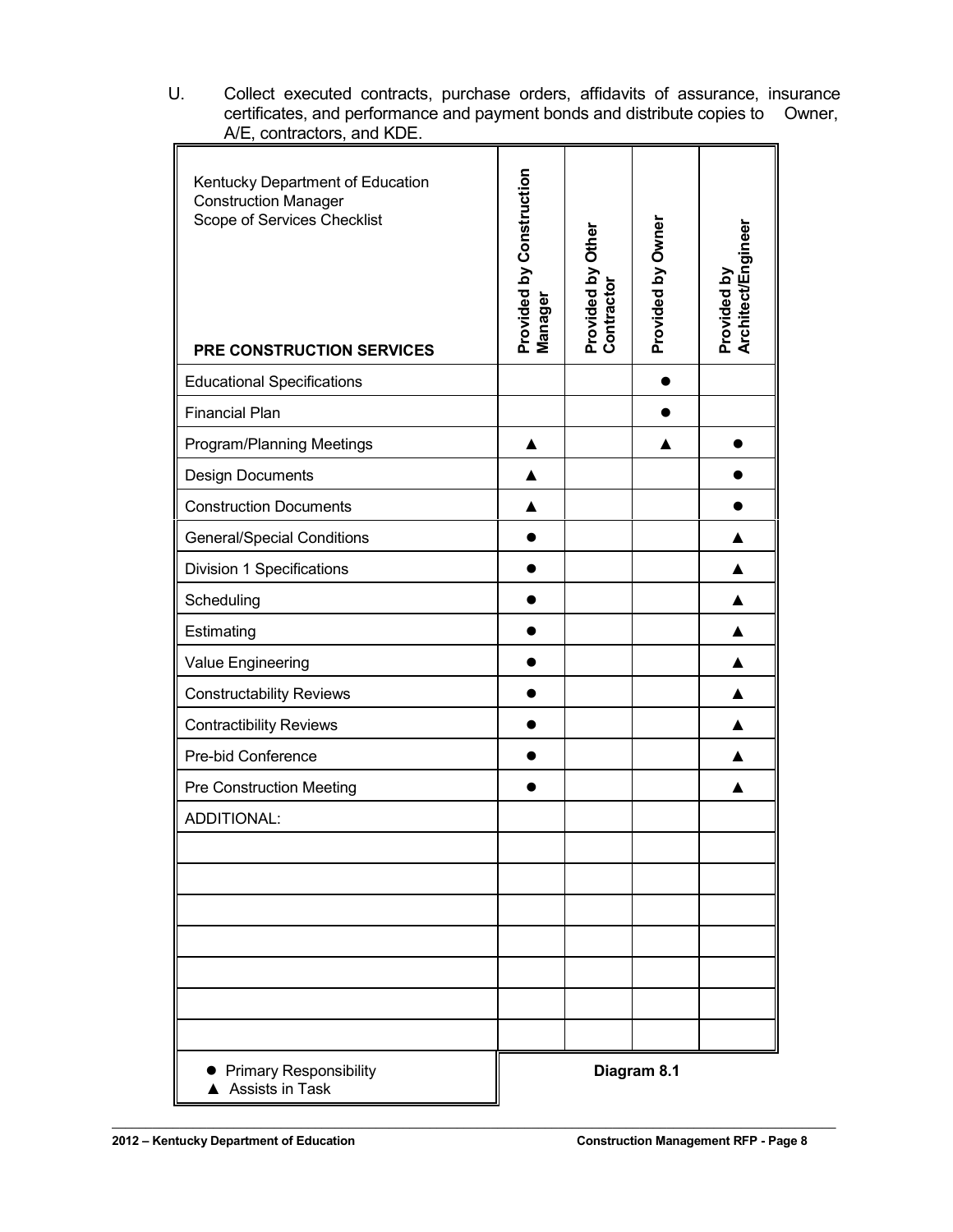#### **9. CONSTRUCTION PHASE SERVICES REQUIRED**

The CM shall provide construction phase services as stated in the AIA Document C132- 2009, Standard Form of Agreement Between Owner and Construction Manager as Adviser – KDE Version, including, but not limited to, the following:

- A. Mobilization of job site Provide and maintain a fully equipped project office facility on-site to perform all required CM duties and meetings and coordination of on-site temporary facilities.
- B. Maintain full time on-site construction supervision to provide daily inspections, quality control, monitoring, coordination of the various trades, provide record drawings, and provide a daily work log. Also, assign any Owner purchased materials.
- C. Conduct monthly job progress meetings following a CM generated agenda with the Architect and all trades, and follow-up with distribution of minutes to all parties.
- D. Conduct a minimum of bimonthly on-site meeting to review safety and to insure schedule conformance as related to delivery schedules. Provide plan of maintaining original completion date with CPM scheduling updates to all parties.
- E. Provide general safety signage and posting for project and see that each Contractor prepares and submits an adequate safety program and monitoring throughout the project.
- F. Provide Owner with a monthly review of cash flow to allow investment of funds available.
- G. Review change order proposals to verify validity, purpose and cost. Review with the Architect and Owner and process change order requests as required.
- H. Review shop drawings for conformance to construction documents and, if presentable, forward to Architect for approval.
- I. Monitor certificate of insurance for expiration from all contractors and confirm Owner's builder's risk policy.
- J. Compile payment requests, verify correctness and forward to Architect for approval. CM to sign cover sheet stating that application has been reviewed and is recommended for payment.
- K. Provide Architect and Owner with a monthly analysis of all bid packages indicating amount of contract completed and remaining, monies paid, retained, and owed.
- L. Assist Architect in preparation of BG-4, conducting final inspections, approvals and Certificates of Occupancy.
- M. Assemble close-out documents required and forward to Architect for approval (i.e., as-built documents, maintenance manuals, surety releases, keys, warranties, guarantees, record drawings, and lien waivers.)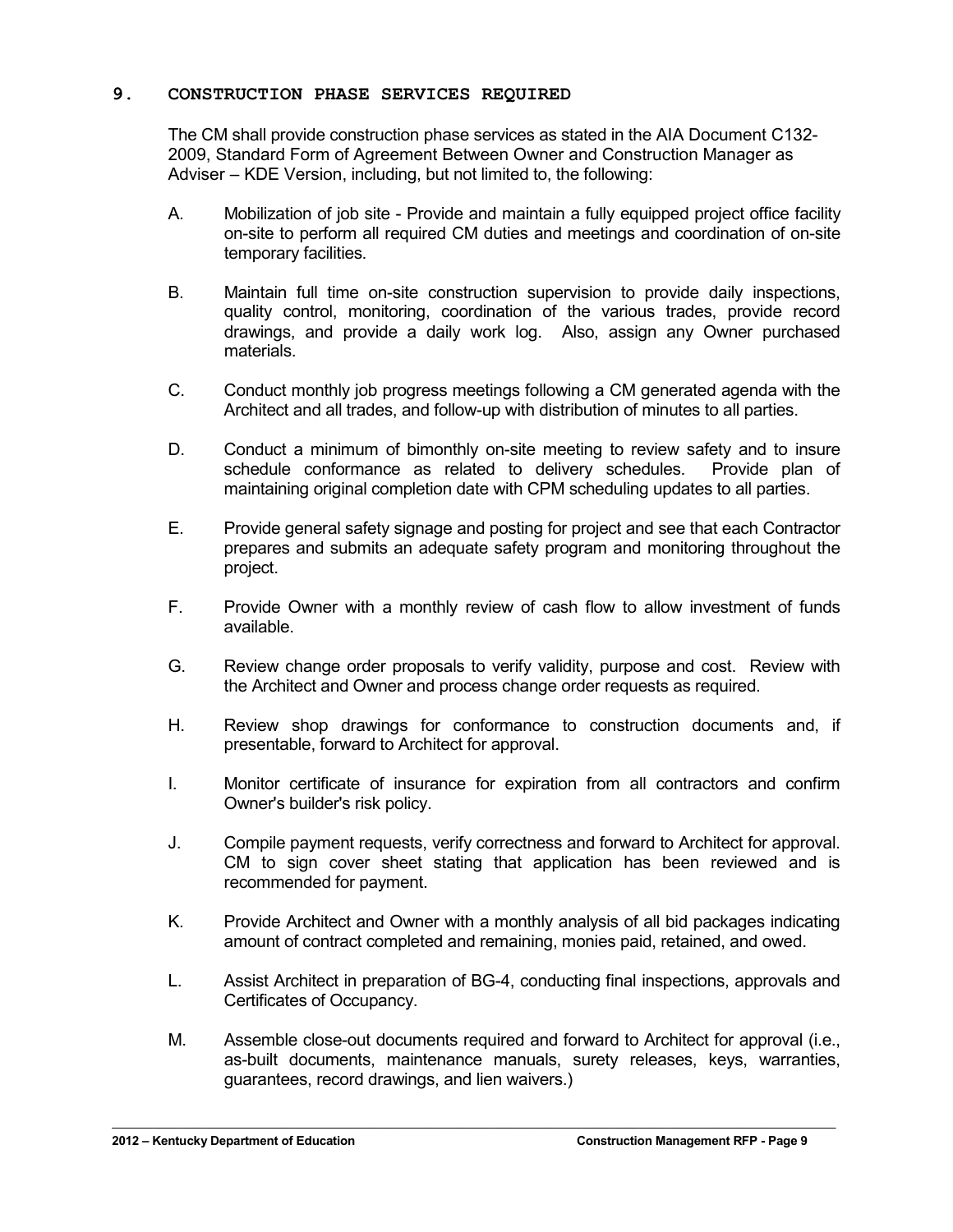- N. Coordinate any training specified for Owner's personnel in learning to operate equipment and systems.
- O. Provide assistance to Owner throughout warranty periods.

| Kentucky Department of Education<br><b>Construction Manager</b><br>Scope of Services Checklist<br><b>GENERAL REQUIREMENTS</b> | Provided by Construction<br>Manager | Provided by Other<br>Contractor | Provided by Owner | Architect/Engineer<br>Provided by |
|-------------------------------------------------------------------------------------------------------------------------------|-------------------------------------|---------------------------------|-------------------|-----------------------------------|
| <b>CM Field Office and Utilities</b>                                                                                          |                                     |                                 |                   |                                   |
| <b>Temporary Toilets</b>                                                                                                      |                                     |                                 |                   |                                   |
| <b>Temporary Heat</b>                                                                                                         |                                     |                                 |                   |                                   |
| <b>Temporary Electric Power</b>                                                                                               |                                     |                                 |                   |                                   |
| <b>Temporary Water</b>                                                                                                        |                                     |                                 |                   |                                   |
| Temporary Barricades & Rails                                                                                                  |                                     |                                 |                   |                                   |
| <b>Temporary Fencing</b>                                                                                                      |                                     |                                 |                   |                                   |
| Periodical Cleanup                                                                                                            |                                     |                                 |                   |                                   |
| <b>Rubbish Removal</b>                                                                                                        |                                     |                                 |                   |                                   |
| <b>Water Removal</b>                                                                                                          |                                     |                                 |                   |                                   |
| <b>Building Trade Permits</b>                                                                                                 |                                     |                                 |                   |                                   |
| Testing                                                                                                                       |                                     |                                 |                   |                                   |
| <b>Weather Protection</b>                                                                                                     |                                     |                                 |                   |                                   |
| Coordination with Utility Companies                                                                                           |                                     |                                 |                   |                                   |
| Jobsite Signs                                                                                                                 |                                     |                                 |                   |                                   |
| Watchman - Security                                                                                                           |                                     |                                 |                   |                                   |
| <b>Building Permit</b>                                                                                                        | ▲                                   |                                 |                   |                                   |
| Certificate of Occupancy                                                                                                      |                                     |                                 |                   |                                   |
| <b>Builder's Risk Insurance</b>                                                                                               |                                     |                                 |                   |                                   |
| Progress Photographs                                                                                                          |                                     |                                 |                   |                                   |
| ADDITIONAL:                                                                                                                   |                                     |                                 |                   |                                   |

P. Perform services and duties in compliance with contract between Owner and CM.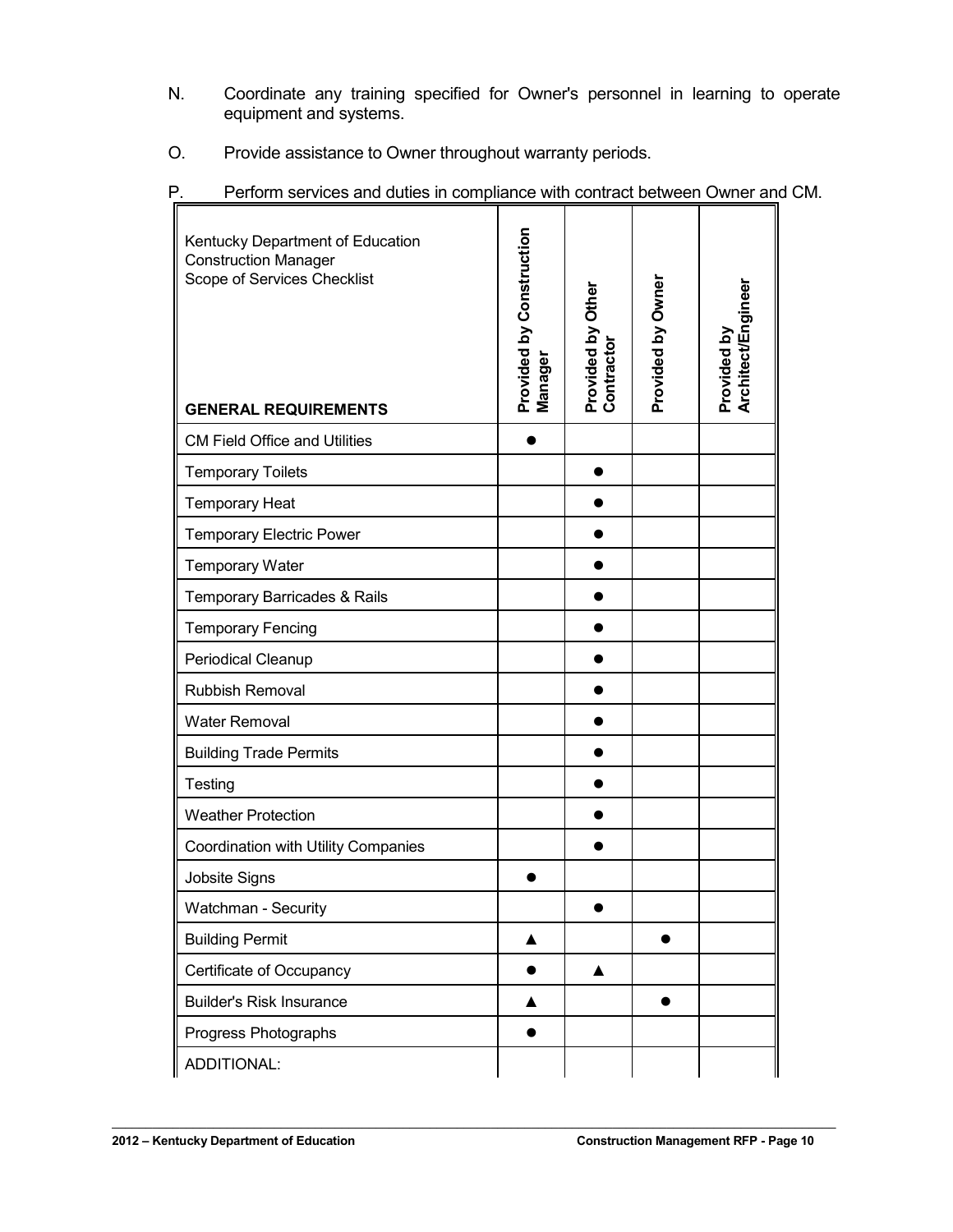| Primary Responsibility<br>A Assists in Task                                                                                    |                                     |                                 |                   |                                   |
|--------------------------------------------------------------------------------------------------------------------------------|-------------------------------------|---------------------------------|-------------------|-----------------------------------|
| Diagram 9.1                                                                                                                    |                                     |                                 |                   |                                   |
| Kentucky Department of Education<br><b>Construction Manager</b><br>Scope of Services Checklist<br><b>CONSTRUCTION SERVICES</b> | Provided by Construction<br>Manager | Provided by Other<br>Contractor | Provided by Owner | Architect/Engineer<br>Provided by |
| <b>ON SITE</b>                                                                                                                 |                                     |                                 |                   |                                   |
| <b>CM Superintendent Services</b>                                                                                              |                                     |                                 |                   |                                   |
| <b>Trade Superintendent Services</b>                                                                                           |                                     |                                 |                   |                                   |
| <b>Trades Coordination</b>                                                                                                     |                                     |                                 |                   |                                   |
| Scheduling                                                                                                                     |                                     |                                 |                   |                                   |
| <b>Field Engineering</b>                                                                                                       |                                     |                                 |                   |                                   |
| <b>Time Keeping</b>                                                                                                            |                                     |                                 |                   |                                   |
| Shop Drwg. Reference File                                                                                                      |                                     |                                 |                   |                                   |
| <b>Record Drawings</b>                                                                                                         |                                     |                                 |                   |                                   |
| Safety Program                                                                                                                 | ▲                                   |                                 |                   |                                   |
| Independent Surveyor                                                                                                           |                                     |                                 |                   |                                   |
| ADDITIONAL:                                                                                                                    |                                     |                                 |                   |                                   |
|                                                                                                                                |                                     |                                 |                   |                                   |
|                                                                                                                                |                                     |                                 |                   |                                   |
|                                                                                                                                |                                     |                                 |                   |                                   |
|                                                                                                                                |                                     |                                 |                   |                                   |
|                                                                                                                                |                                     |                                 |                   |                                   |
|                                                                                                                                |                                     |                                 |                   |                                   |
|                                                                                                                                |                                     |                                 |                   |                                   |
|                                                                                                                                |                                     |                                 |                   |                                   |
|                                                                                                                                |                                     |                                 |                   |                                   |
|                                                                                                                                |                                     |                                 |                   |                                   |
|                                                                                                                                |                                     |                                 |                   |                                   |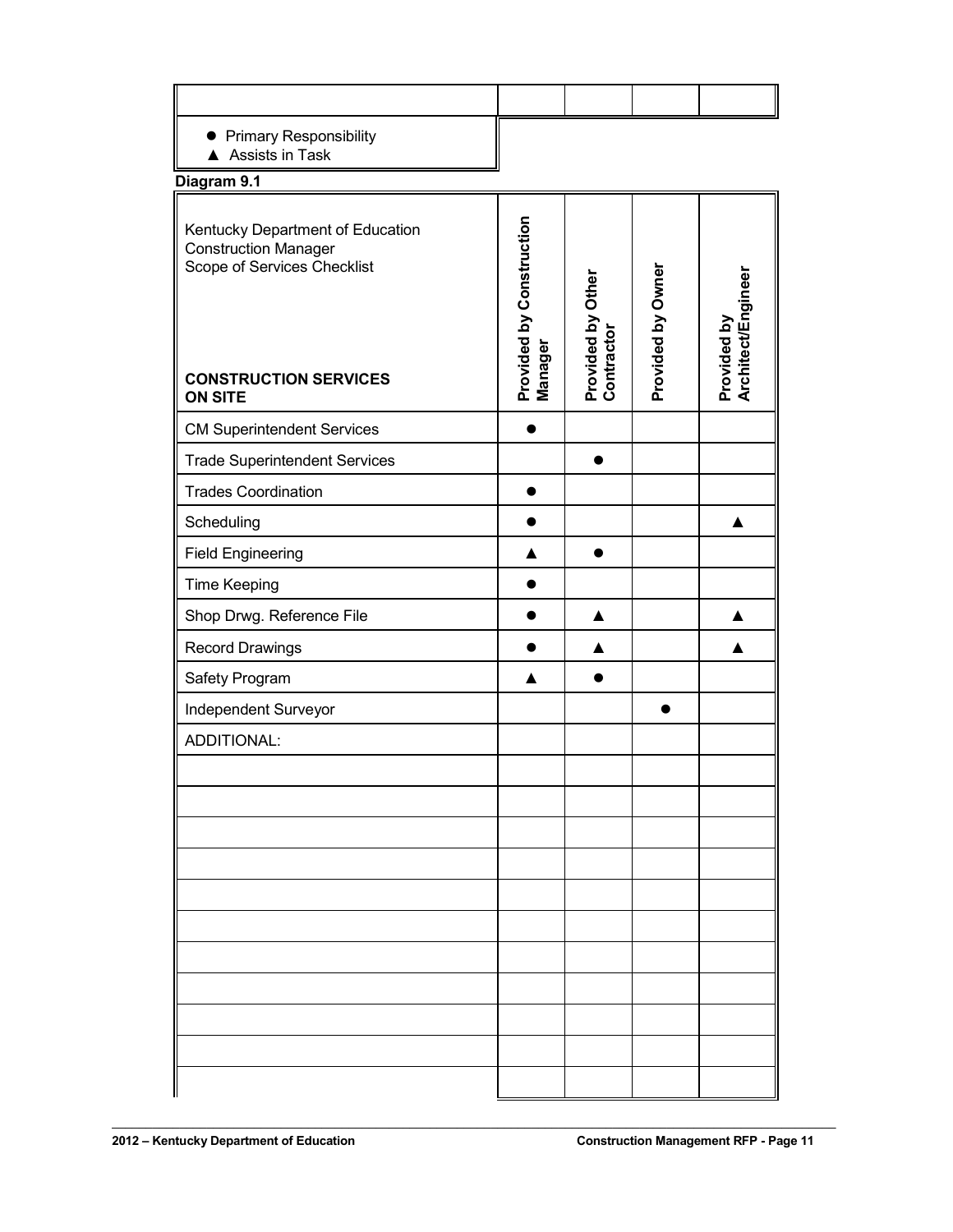| • Primary Responsibility |  |  |
|--------------------------|--|--|
|                          |  |  |

▲ Assists in Task

**Diagram 9.2**

| 709.am en                                                                                                                                         |                                     |                                 |                   |                                   |
|---------------------------------------------------------------------------------------------------------------------------------------------------|-------------------------------------|---------------------------------|-------------------|-----------------------------------|
| Kentucky Department of Education<br><b>Construction Manager</b><br>Scope of Services Checklist<br><b>CONSTRUCTION SERVICES</b><br><b>OFF SITE</b> | Provided by Construction<br>Manager | Provided by Other<br>Contractor | Provided by Owner | Architect/Engineer<br>Provided by |
| Principal in Charge                                                                                                                               |                                     |                                 |                   |                                   |
| Project Management                                                                                                                                |                                     |                                 |                   |                                   |
| <b>Labor Relations Coordination</b>                                                                                                               |                                     |                                 |                   |                                   |
| Scheduling                                                                                                                                        |                                     |                                 |                   |                                   |
| <b>Direct Purchase Orders</b>                                                                                                                     |                                     |                                 |                   |                                   |
| Accounting                                                                                                                                        |                                     |                                 |                   |                                   |
| Expediting                                                                                                                                        |                                     |                                 |                   |                                   |
| Change Order Review                                                                                                                               |                                     |                                 |                   |                                   |
| Shop Drwg. Submittal                                                                                                                              |                                     |                                 |                   |                                   |
| Shop Drwg. Review                                                                                                                                 |                                     |                                 |                   |                                   |
| ADDITIONAL:                                                                                                                                       |                                     |                                 |                   |                                   |
|                                                                                                                                                   |                                     |                                 |                   |                                   |
|                                                                                                                                                   |                                     |                                 |                   |                                   |
|                                                                                                                                                   |                                     |                                 |                   |                                   |
|                                                                                                                                                   |                                     |                                 |                   |                                   |
|                                                                                                                                                   |                                     |                                 |                   |                                   |
|                                                                                                                                                   |                                     |                                 |                   |                                   |
|                                                                                                                                                   |                                     |                                 |                   |                                   |
|                                                                                                                                                   |                                     |                                 |                   |                                   |
|                                                                                                                                                   |                                     |                                 |                   |                                   |
|                                                                                                                                                   |                                     |                                 |                   |                                   |
|                                                                                                                                                   |                                     |                                 |                   |                                   |
| • Primary Responsibility                                                                                                                          |                                     |                                 |                   |                                   |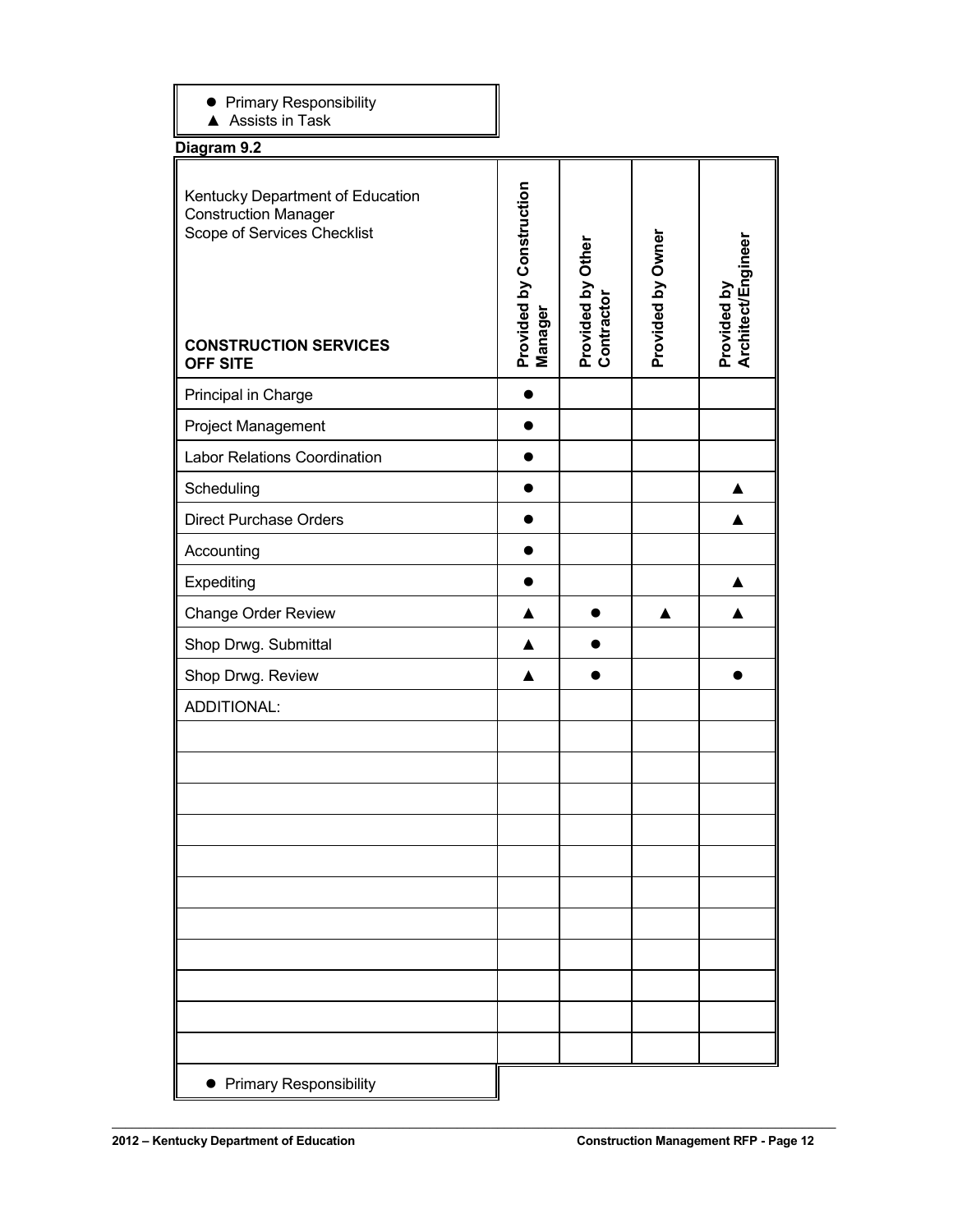**Diagram 9.3**

# 10. RESPONSE TO REQUEST FOR PROPOSALS

#### **INSTRUCTIONS**

All items below should be included in the response in the same order and in similar format. Include the Certification and signature at the end of this section.

*Note: If more than one firm is involved in a joint-venture, a complete response from each firm is required.*

- A. Firm Identification: Please provide the following information about your firm:
	- *Name*
	- *Address*
	- *City/State/Zip*
	- *Telephone Number*
	- *Principal-In-Charge Name*
	- *Principal-In-Charge Email Address*
	- *Designated Contact Name*
	- *Designated Contact Email Address*
	- *Type of Organization (Sole Proprietorship, Professional Corporation/Association, Corporation, Partnership, Joint Venture\*, Other\* - If Joint Venture or Other provide details)*
	- *Number of years firm has been in business*
	- *Location of any branch offices*

#### B. Personnel:

- 1. Provide firm organization chart. Include names of all officers.
- 2. List firm's total number of personnel by skill group (i.e., cost control, scheduling, superintendents, etc.)
- C. Sub-Consultants:

If outside consultants are utilized to perform any of your CM services, list firms and the services they will provide on your behalf. See Firm Identification in Section (A) above.

#### **OVERVIEW**

State when the firm was founded, how it is organized, and its operating philosophy.

 $\mathcal{L}_\mathcal{L} = \mathcal{L}_\mathcal{L} = \mathcal{L}_\mathcal{L} = \mathcal{L}_\mathcal{L} = \mathcal{L}_\mathcal{L} = \mathcal{L}_\mathcal{L} = \mathcal{L}_\mathcal{L} = \mathcal{L}_\mathcal{L} = \mathcal{L}_\mathcal{L} = \mathcal{L}_\mathcal{L} = \mathcal{L}_\mathcal{L} = \mathcal{L}_\mathcal{L} = \mathcal{L}_\mathcal{L} = \mathcal{L}_\mathcal{L} = \mathcal{L}_\mathcal{L} = \mathcal{L}_\mathcal{L} = \mathcal{L}_\mathcal{L}$ 

#### **CONSTRUCTION MANAGEMENT EXPERIENCE**

Provide the following information on completed projects of a comparable nature over the past five (5) years. (Maximum of ten projects).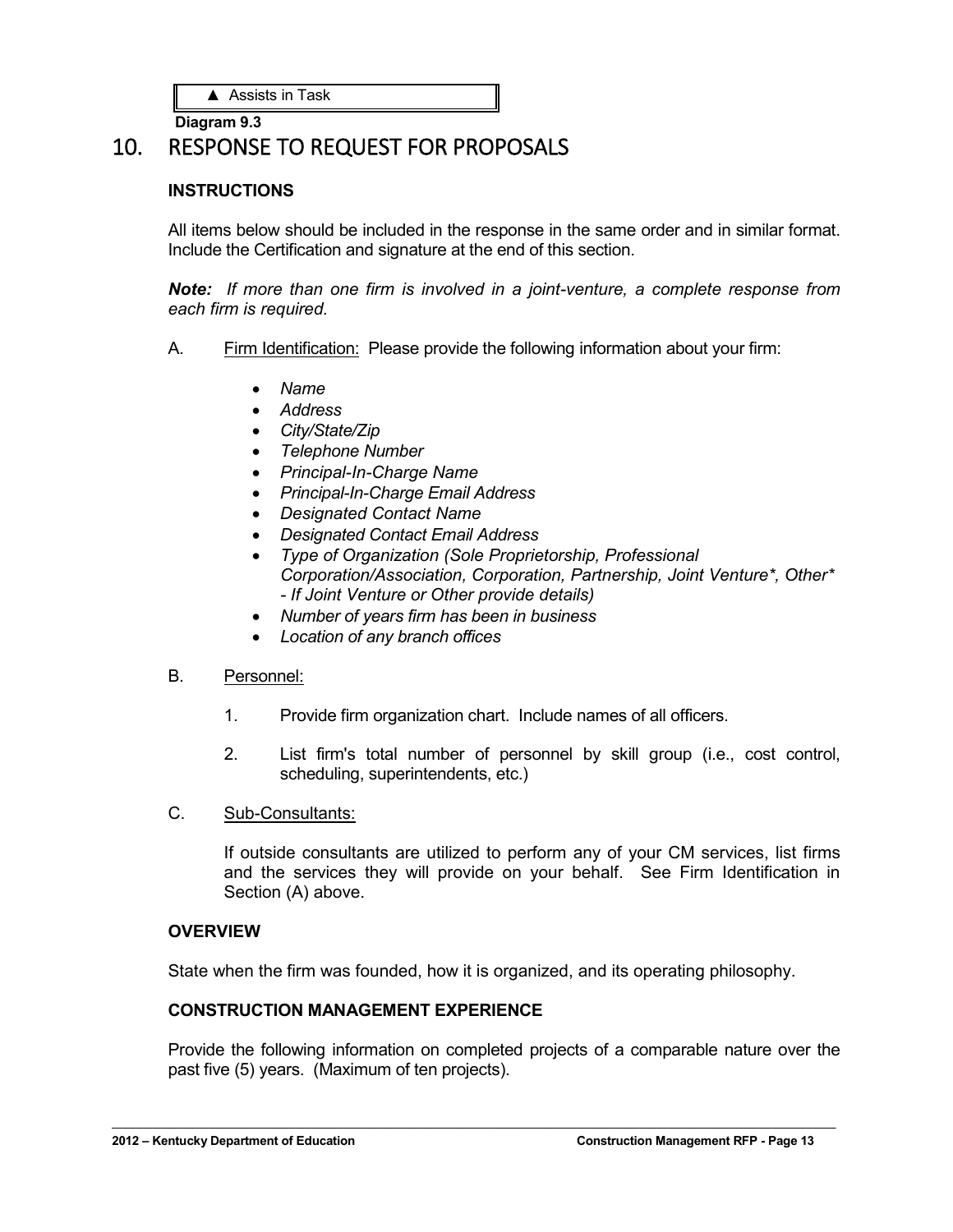- *Name of Project*
- *Location by city and state*
- *Brief description of the project*
- *Construction cost and year project was completed*
- *Project Manager and Superintendent Name*
- *Name of owner's representative with address and telephone number*
- *Names and addresses of architects, consultants, and general trades contractor for project*

#### **ABILITY TO COMPLETE PROJECTS WITHIN BUDGET AND ON TIME**

Choose not more than five projects listed above, that are most similar to this project and provide the following additional information:

- *Owner's Initial Construction Budget*
- *CM's Final Construction Estimate*
- *Total Number of Bid Packages*
- *Total Project Cost (Contracts and Purchase Orders)*
- *CM scheduled months for construction activities*
- *Actual months for construction activities*
- *Other demonstrated ability to procure quality contractors, maximum productivity and workmanship within budget and schedule guidelines*

#### **PROJECT ORGANIZATION**

Please provide the following information regarding your proposed project organization for this project:

- A. Organization chart, identifying all project staff members by project titles, and showing how each interacts with other staff members assigned to this project. Specifically include principal-in-charge, and project manager.
- B. Explain how you plan to provide back-up staffing to insure continuity if key staff members leave the project.

#### **PROJECT SERVICES**

- A. Describe your in-house capabilities in the following areas:
	- *Cost Estimating*
	- *Value Engineering*
	- *Life Cycle Cost Analysis*
	- *Energy Conservation and Energy Budgeting*
	- *Building Systems*
	- *Specification Writing / Coordination Experience*
- B. Discuss your plans for fulfilling the requirements for construction management services during the pre-construction phases of this project.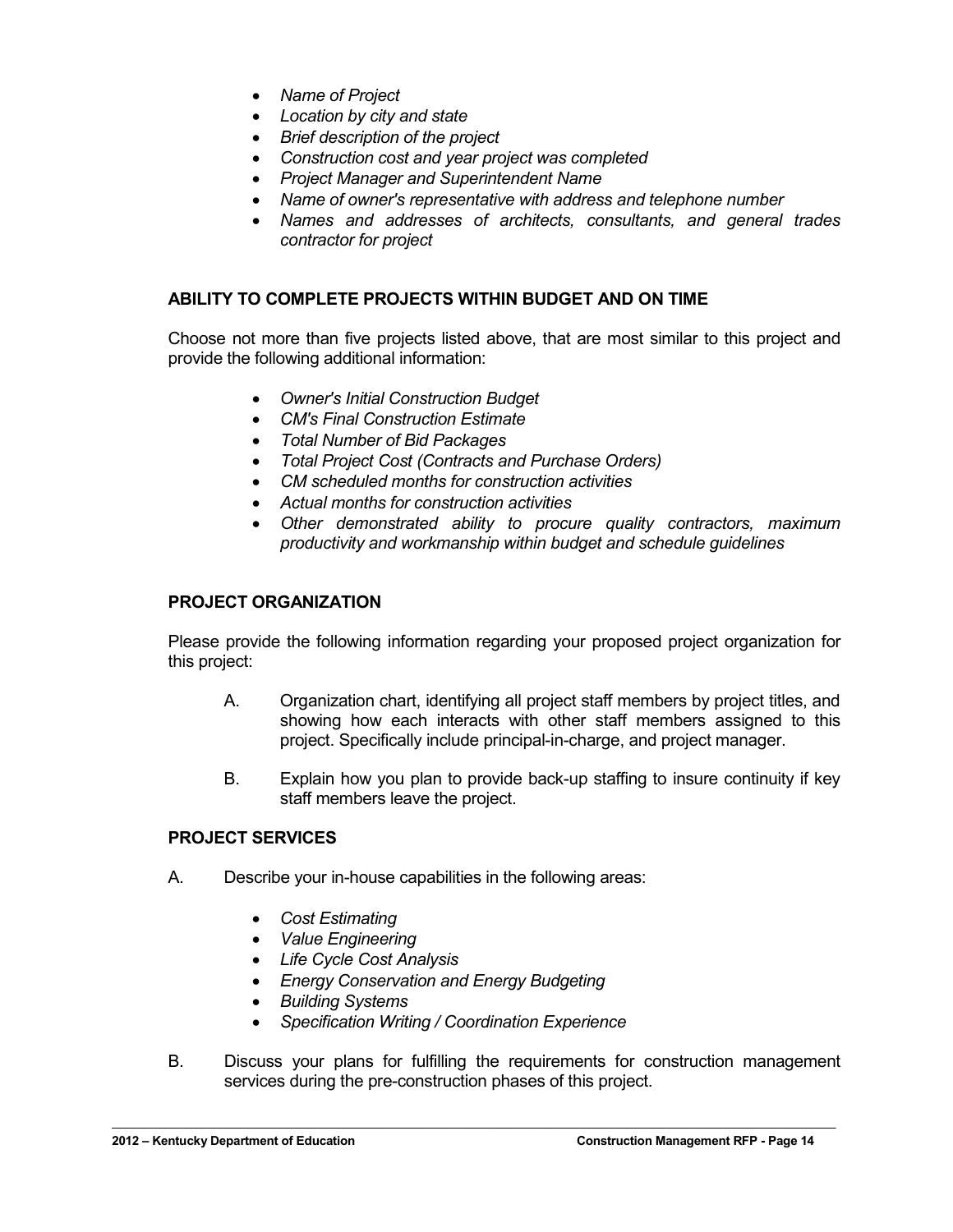- C. Discuss your plans for fulfilling the requirements for construction management services during the bid and construction phases of this project.
- D. Describe your proposed method of scheduling and phasing for this project.
- E. Describe the estimating and cost control methods you propose to utilize on this project.
- F. In this type of project, what would your recommendation be for field supervision during construction (i.e., number of persons, qualifications and percent of time on the job, etc.)?
- G. Discuss your methods of value engineering and life cycle costing for architectural and mechanical/electrical work on this project.
- H. Discuss the criteria utilized in preparing bid packages for a project like this one. How will the packages fit the construction phasing?
- I. Describe how you intend to work as the Owner's representative with the project architects and other design team members.
- J. Describe your team's method of coordinating the efforts of the various trade contractors. How will you maximize the use of local area contractors/suppliers?
- K. Cite three examples of how, as CM, you have initiated corrective action when deviations from standards of quality, time or budget occurred.

#### **EXPERIENCE WITH THE KENTUCKY DEPARTMENT OF EDUCATION**

Describe your experience working with the Kentucky Department of Education staff and how you view their role in the design and construction process.

#### **SCHOOL FUNDING**

Generally describe your understanding of the funding sources that drive decisions made on Kentucky school construction projects.

#### **REFERENCES**

List not more than ten (10) client references of similar projects. Provide Owner name, contact name, address and telephone number.

#### **SUMMARY STATEMENT**

Provide a summary statement, of not more than one page, which summarizes the reasons you feel your firm is best qualified for this project.